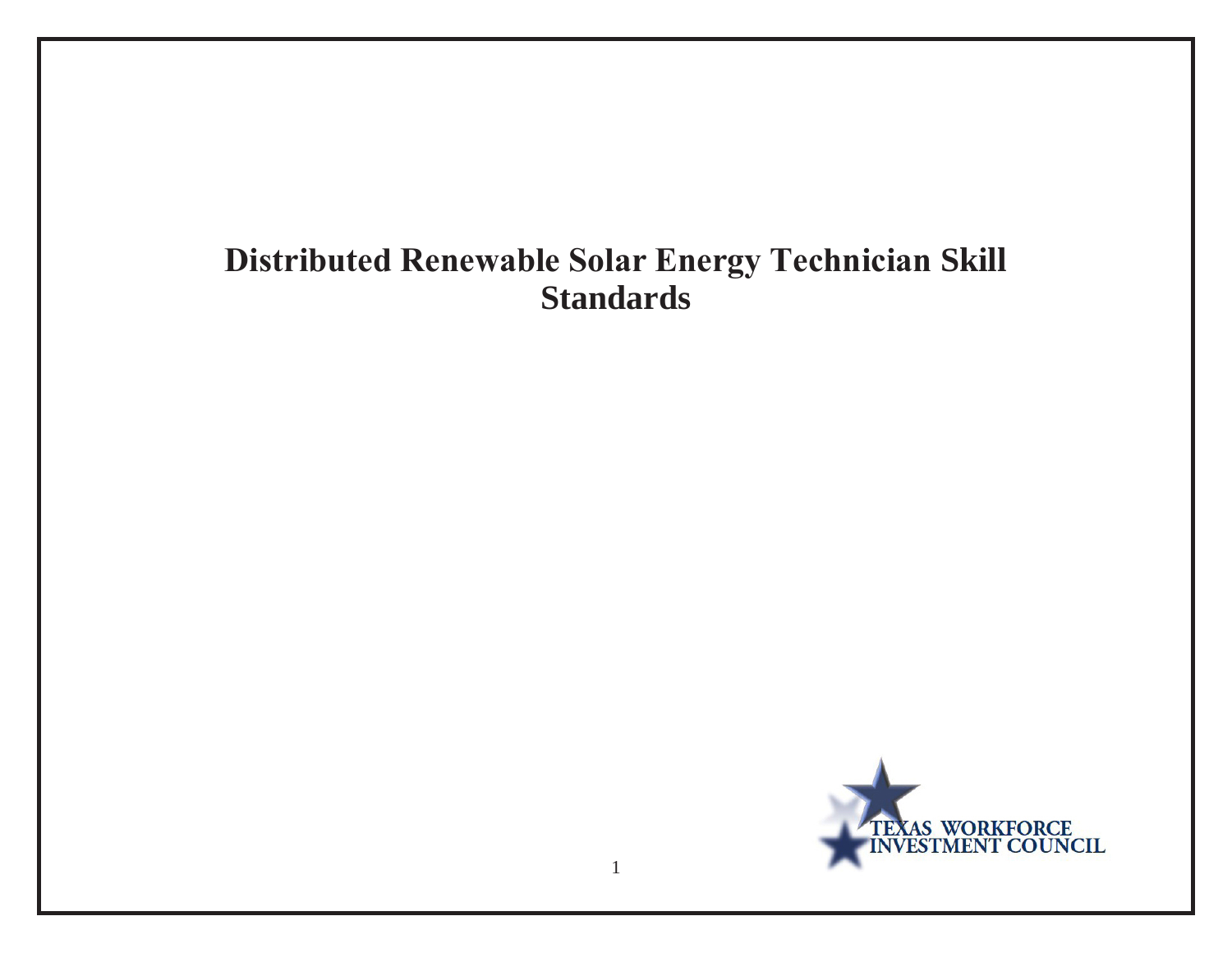| <b>Critical Work</b><br><b>Function</b> | <b>Key Activity</b>                      | <b>Key Activity</b>                                           | <b>Key Activity</b>                           | <b>Key Activity</b>                     | <b>Key Activity</b>      |
|-----------------------------------------|------------------------------------------|---------------------------------------------------------------|-----------------------------------------------|-----------------------------------------|--------------------------|
| 1. Perform Site<br><b>Assessment</b>    | 1.1 Consult with<br>customer             | 1.2 Determine<br>appropriate<br>equipment<br><b>locations</b> | 1.3 Create<br>preliminary design<br>of system | 1.4 Develop job<br>specification        |                          |
| 2. Create Final<br><b>Design</b>        | 2.1 Calculate<br>system energy<br>output | 2.2 Calculate<br>sizing of balance<br>of system               | 2.3 Generate<br>drawings and<br>parts lists   |                                         |                          |
| 3. Coordinate<br><b>Resources</b>       | 3.1 Procure<br>components                | 3.2 Apply for<br>necessary<br><b>permits</b>                  | 3.3 Schedule<br><b>resources</b>              | 3.4 Stage<br><b>Materials</b>           |                          |
| 4. Install System                       | 4.1 Follow safety<br>procedures          | 4.2 Install<br>structural<br>components                       | 4.3 Install<br>plumbing<br>components         | 4.4 Install<br>electrical<br>components | 4.5 Commission<br>system |
| 5. Maintain<br><b>System</b>            | 5.1 Monitor<br>system<br>performance     | 5.2 Respond to<br>customer calls                              | 5.3 Perform<br>scheduled<br>maintenance       |                                         |                          |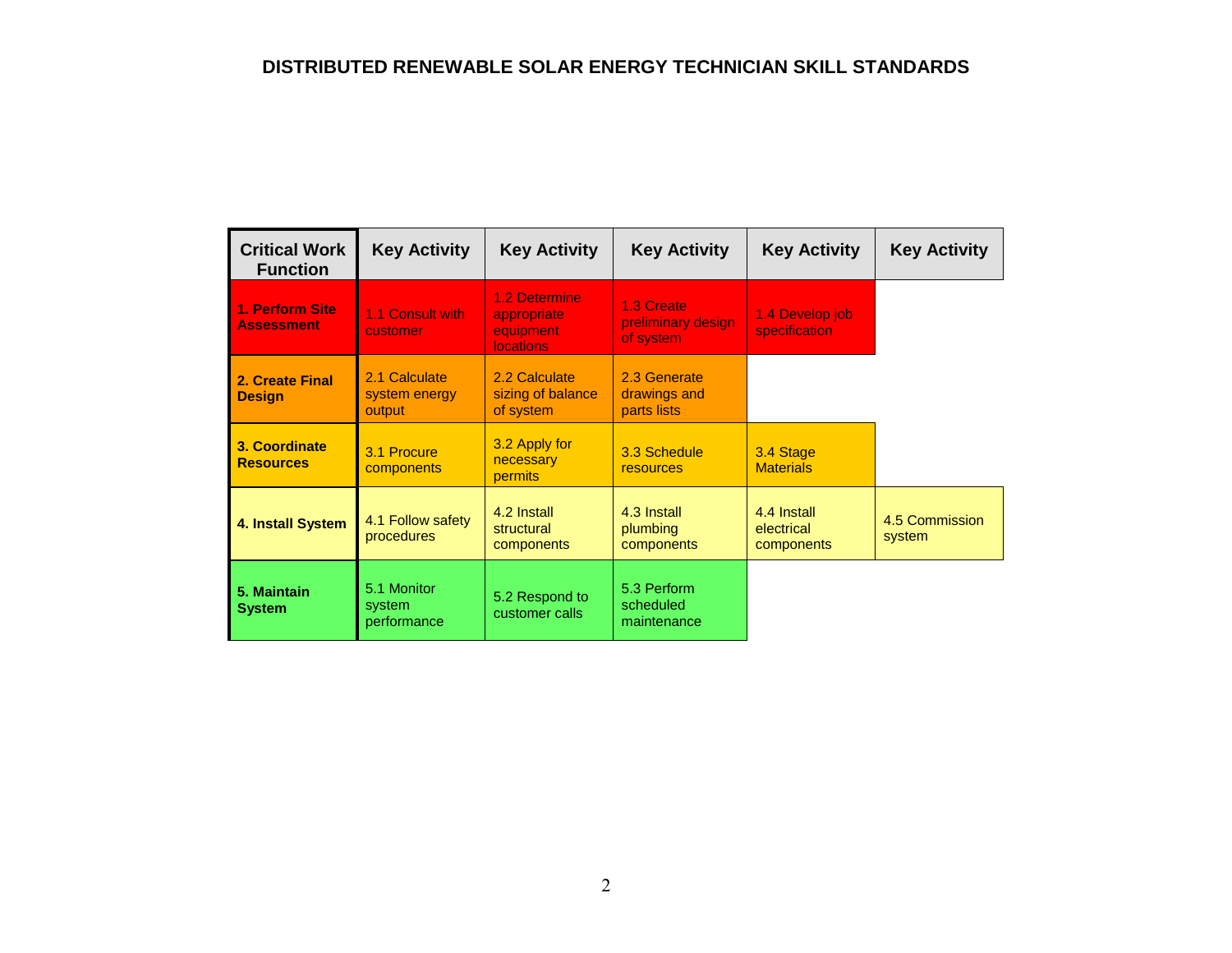| <b>Critical Work Function</b>                          |                                                                                                                                                                                                                                                                                                                                                                                              | <b>Occupational Skills, Knowledge &amp; Conditions</b>                                                                                                                 |                                                                                         |
|--------------------------------------------------------|----------------------------------------------------------------------------------------------------------------------------------------------------------------------------------------------------------------------------------------------------------------------------------------------------------------------------------------------------------------------------------------------|------------------------------------------------------------------------------------------------------------------------------------------------------------------------|-----------------------------------------------------------------------------------------|
| 1. Perform Site Assessment                             |                                                                                                                                                                                                                                                                                                                                                                                              |                                                                                                                                                                        |                                                                                         |
| <b>Key</b>                                             | <b>Performance Criteria</b>                                                                                                                                                                                                                                                                                                                                                                  | <b>Occupational Skills &amp;</b>                                                                                                                                       | <b>Conditions</b>                                                                       |
| <b>Activity</b>                                        | How do we know when the key activity is performed well or performed<br>successfully?                                                                                                                                                                                                                                                                                                         | Knowledge                                                                                                                                                              |                                                                                         |
| 1.1 Consult with<br>customer                           | 1.1.1 Customer questionnaire is complete to company<br>specifications<br>1.1.2 All possible information necessary to conduct preliminary<br>design is gathered<br>1.1.3 Customer feedback indicates readiness to proceed<br>1.1.4 Site point of contact coordination is evident through project-<br>appropriate indicators (verbal, written)                                                 | Electrical systems (AC/DC)<br>Mechanical systems<br>Plumbing systems<br>Pumps and pump theory<br>Energy sources<br><b>Blueprints and schematics</b><br>Wiring diagrams | Laptop computer<br>Blueprints, schematics,<br>wiring diagrams<br>Equipment mfr. manuals |
| 1.2 Determine<br>appropriate<br>equipment<br>locations | 1.2.1 Equipment is proposed at appropriate orientation (slope, tilt,<br>angle) for efficient production<br>1.2.2 Proposed installation meets local and national code<br>requirements appropriate to system type<br>1.2.3 Proposed system fits the space constraints of the roof                                                                                                              | Electrical systems (AC/DC)<br>Mechanical systems<br>Plumbing systems<br>Pumps and pump theory<br>Energy sources<br><b>Blueprints and schematics</b><br>Wiring diagrams | Hand tools<br>Blueprints, schematics,<br>wiring diagrams                                |
| 1.3 Create<br>preliminary design<br>of system          | 1.3.1 Major equipment is identified and listed, as required by<br>company procedures<br>1.3.2 Preliminary costs are shown to be comprehensive of<br>material, labor, etc.<br>1.3.3 Design meets all parameters required by customer and/or<br>builder such as hot water volume or electric load generated<br>1.3.4 System interconnection points are properly identified                     | Electrical systems (AC/DC)<br>Mechanical systems<br>Plumbing systems<br>Pumps and pump theory<br>Energy sources<br><b>Blueprints and schematics</b><br>Wiring diagrams | Laptop computer<br>Blueprints, schematics,<br>wiring diagrams<br>Equipment mfr. manuals |
| 1.4 Develop job<br>specification                       | 1.4.1 Site accessibility concerns are identified<br>1.4.2 Job specifications meet parameters defined in the system<br>design<br>1.4.3 Specification identifies safety concerns and indicates<br>appropriate precautions as well as appropriate number of crew<br>members and/or subcontractors required for the job<br>1.4.4 Final site drawing is included with job specification materials | Electrical systems (AC/DC)<br>Mechanical systems<br>Plumbing systems<br>Energy sources<br><b>Blueprints and schematics</b><br>Wiring diagrams                          | Laptop computer                                                                         |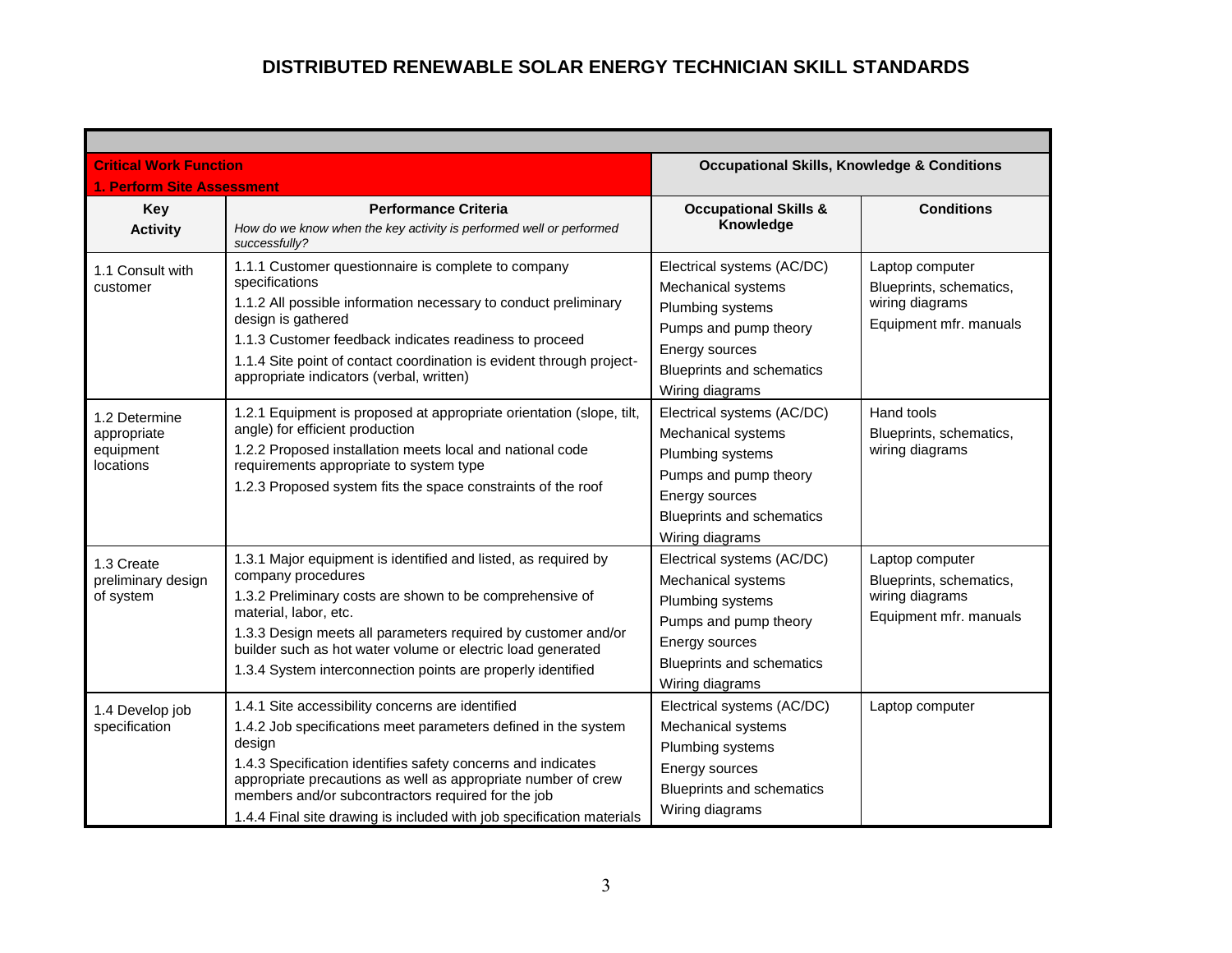#### **Academic and Employability Knowledge and Skill Matrix for Critical Work Function 1: Perform site assessment**

*On a scale of 1 (lowest) to 5 (highest), identify the level of complexity required in each of these skills for the worker to perform the critical work*  function. Keep in mind that this scale is not for rating an individual's proficiency. It is intended only for rating the level of complexity required to do the *work.* 

|                                      | <b>Occupational Title: Distributed Renewable Solar Energy Technician</b> |                                                                    |                                     |                                      |                               |                 |                  |                                                                  |       |               |                    |                         |  |                                           |  |
|--------------------------------------|--------------------------------------------------------------------------|--------------------------------------------------------------------|-------------------------------------|--------------------------------------|-------------------------------|-----------------|------------------|------------------------------------------------------------------|-------|---------------|--------------------|-------------------------|--|-------------------------------------------|--|
| <b>CWF 1 Perform Site Assessment</b> |                                                                          |                                                                    |                                     |                                      |                               |                 |                  |                                                                  |       |               |                    |                         |  |                                           |  |
|                                      | Listening Speaking Using                                                 | I Information and I and<br>Communication   analyzing<br>Technology | Gathering<br>Information   Problems | Analyzing   Making<br>and<br>Solving | Decisions<br>and<br>Judgments | and<br>Planning | Social<br>Skills | Organizing   Using   Adaptability   Working   Leading   Building | Teams | <b>Others</b> | Consensus   Career | Self and<br>Development |  | Writing   Reading   Mathematics   Science |  |
|                                      |                                                                          |                                                                    |                                     |                                      |                               |                 | о<br>J           |                                                                  |       | <u>.</u>      |                    |                         |  |                                           |  |

#### **Statement of Assessment for Critical Work Function 1: Perform site assessment**

*The statements of assessment can do any of several things:* 

- *Define tools or strategies that industry could use to assess the level of competency a worker has attained in a particular critical work function.*
- *Define for trainers and educators how to assess the level of competency a student has attained relevant to the critical work function.*
- *Define the level of mastery of the critical work function that indicates that a worker or student has achieved an entry-, intermediate-, or advanced level of mastery of a critical work function.*

- 1) Multiple choice and essay questions that demonstrate an understanding of knowledge being assessed.
- 2) Preparation and justification of a reasonable solution to a problem scenario.
- B. Hands-on exercises or simulations to demonstrate acquisition of knowledge and skills that could:
	- 1) Apply relevant knowledge or skills
	- 2) Focus on the application of knowledge and skills to a new situation
	- 3) Demonstrate an ability to plan, organize, and create a product, service, or an event.
	- 4) Illustrate by individual performance the attained levels of knowledge and skills.
	- 5) Include observation of events, groups, and individuals that focuses on the relevant traits of the skill in question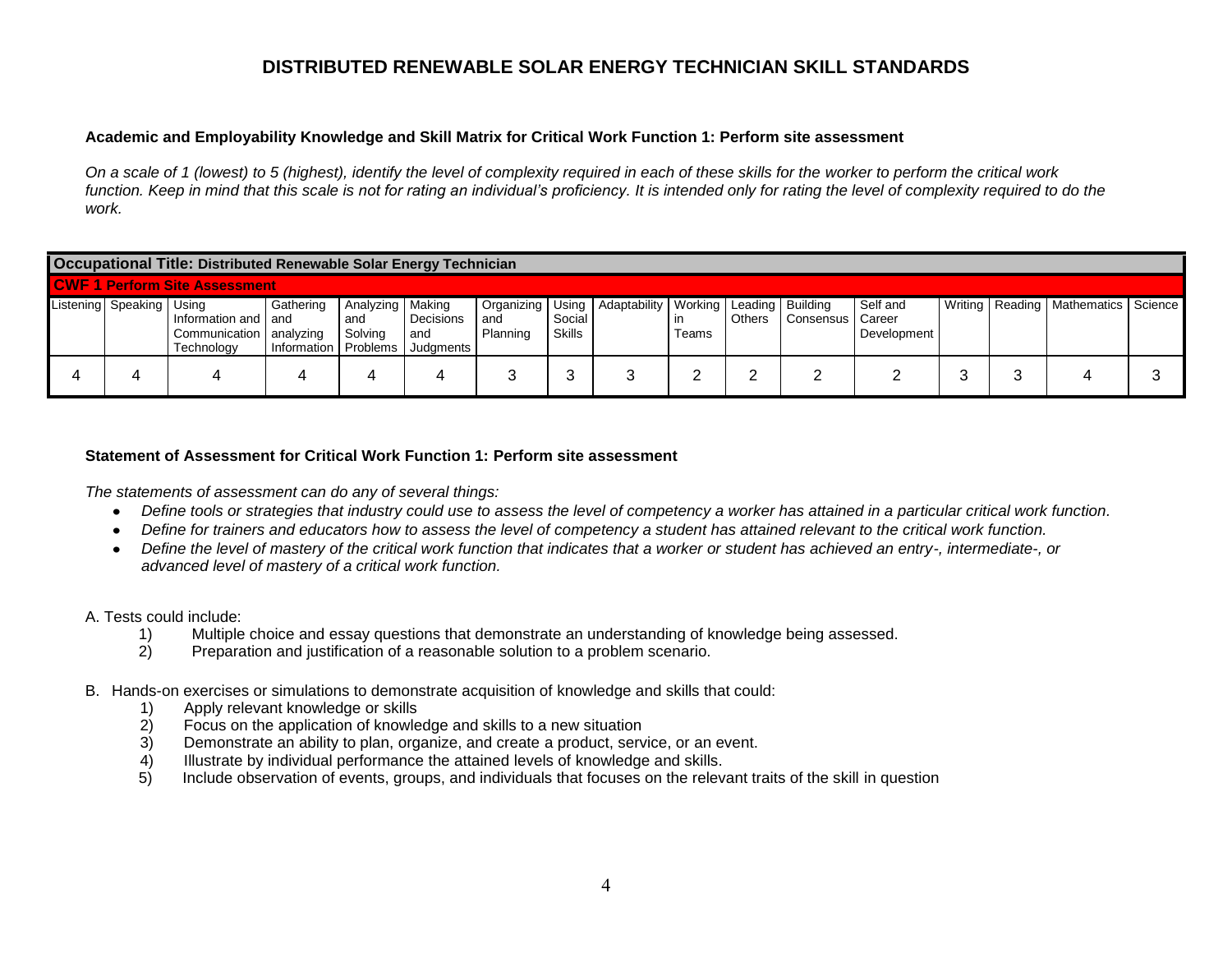|                                                 | Occupational Title: Distributed Renewable Solar Energy Technician                                                                                                                                                                                                                                                                                           |                                                                                                                                                      |                                                                                      |
|-------------------------------------------------|-------------------------------------------------------------------------------------------------------------------------------------------------------------------------------------------------------------------------------------------------------------------------------------------------------------------------------------------------------------|------------------------------------------------------------------------------------------------------------------------------------------------------|--------------------------------------------------------------------------------------|
| <b>Critical Work Function</b>                   |                                                                                                                                                                                                                                                                                                                                                             | <b>Occupational Skills, Knowledge &amp; Conditions</b>                                                                                               |                                                                                      |
| 2. Create Final Design                          |                                                                                                                                                                                                                                                                                                                                                             |                                                                                                                                                      |                                                                                      |
| <b>Key</b>                                      | <b>Performance Criteria</b>                                                                                                                                                                                                                                                                                                                                 | <b>Occupational Skills &amp; Knowledge</b>                                                                                                           | <b>Conditions</b>                                                                    |
| <b>Activity</b>                                 | How do we know when the key activity is performed<br>well or performed successfully?                                                                                                                                                                                                                                                                        |                                                                                                                                                      |                                                                                      |
| 2.1 Calculate<br>system energy<br>output        | 2.1.1 Energy production by installed system<br>meets the load use estimates<br>2.1.2 Installed system footprint is sufficient for<br>the required energy output of the system                                                                                                                                                                               | Electrical systems (AC/DC)<br>Mechanical systems<br>Plumbing systems<br>Pumps and pump theory<br>Energy sources<br><b>Blueprints and schematics</b>  | Laptop computer<br>Blueprints, schematics, wiring diagrams<br>Equipment mfr. manuals |
|                                                 |                                                                                                                                                                                                                                                                                                                                                             | Wiring diagrams                                                                                                                                      |                                                                                      |
| 2.2 Calculate<br>sizing of balance<br>of system | 2.2.1 Proposed balance of system meets<br>national and local plumbing and/or electrical<br>code requirements for safety and operation<br>2.2.2 Functional integration of equipment<br>meets industry best practices and FSEC<br>(Florida Solar Energy Center) criteria<br>2.2.3 System design meets the reliability<br>parameters defined in manufacturer's | Electrical systems (AC/DC)<br>Mechanical systems<br>Plumbing systems<br>Pumps and pump theory<br><b>Blueprints and schematics</b><br>Wiring diagrams | Laptop computer<br>Blueprints, schematics, wiring diagrams<br>Equipment mfr. manuals |
|                                                 | specification                                                                                                                                                                                                                                                                                                                                               |                                                                                                                                                      |                                                                                      |
| 2.3 Generate<br>drawings and parts<br>lists     | 2.3.1 Solar thermal drawing meets SRCC OG-<br>300 specification for operation and efficiency.<br>2.3.2 Photo voltaic drawing content reflects<br>national electric code (Article 690) standards                                                                                                                                                             | Electrical systems (AC/DC)<br>Mechanical systems<br>Plumbing systems<br>Energy sources                                                               | Laptop computer<br>Blueprints, schematics, wiring diagrams<br>Equipment mfr. manuals |
|                                                 | 2.3.3 Drawings reflect accurate depiction of<br>system to be installed                                                                                                                                                                                                                                                                                      | Blueprints and schematics<br>Wiring diagrams                                                                                                         |                                                                                      |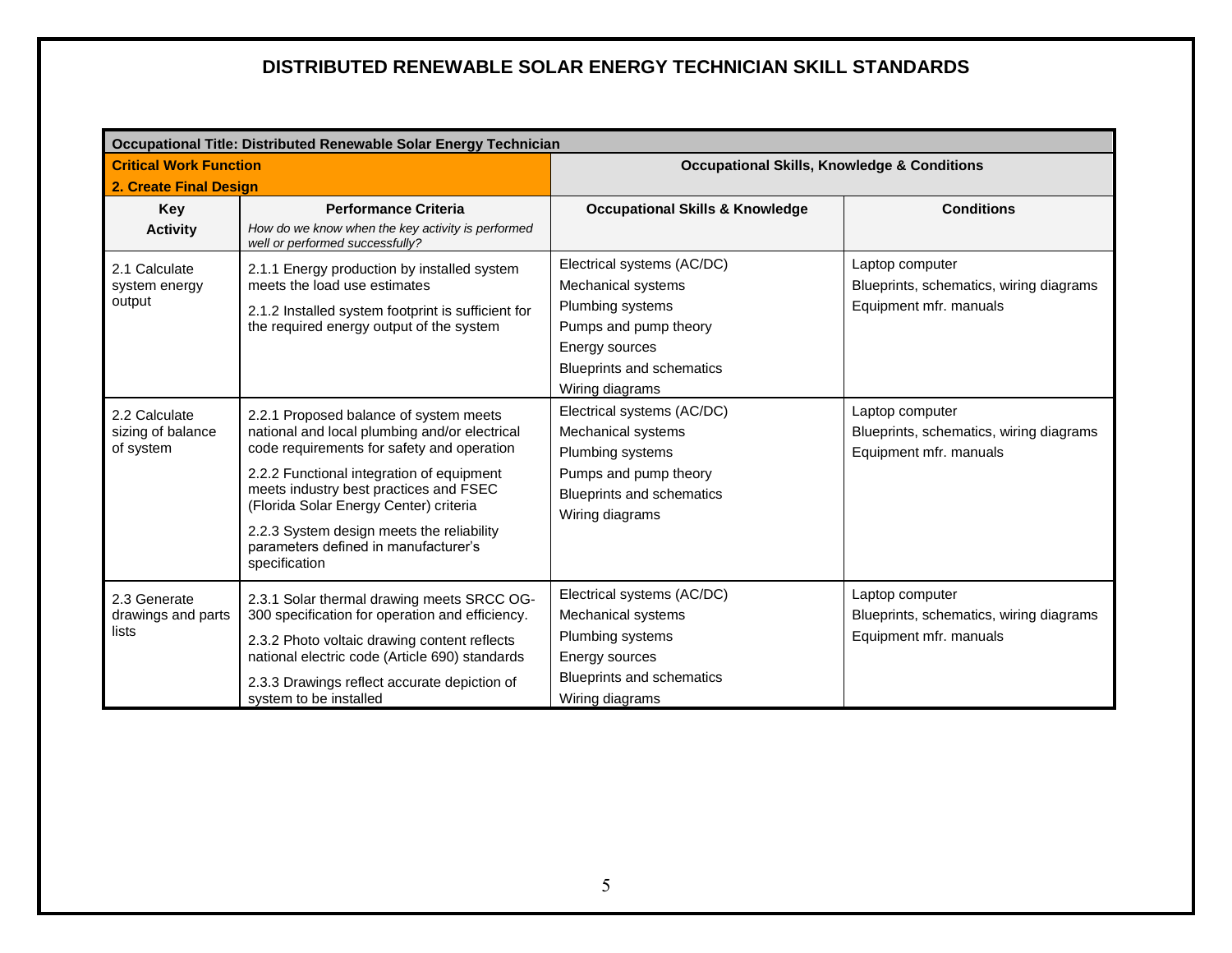#### **Academic and Employability Knowledge and Skill Matrix for Critical Work Function 2: Create Final Design**

*On a scale of 1 (lowest) to 5 (highest), identify the level of complexity required in each of these skills for the worker to perform the critical work*  function. Keep in mind that this scale is not for rating an individual's proficiency. It is intended only for rating the level of complexity required to do the *work.* 

| Occupational Title: Distributed Renewable Solar Energy Technician |                                                                    |                                     |                                      |                               |                 |                  |                                                                  |       |               |                    |                         |  |                                           |  |
|-------------------------------------------------------------------|--------------------------------------------------------------------|-------------------------------------|--------------------------------------|-------------------------------|-----------------|------------------|------------------------------------------------------------------|-------|---------------|--------------------|-------------------------|--|-------------------------------------------|--|
| <b>CWF 2 Create Final Design</b>                                  |                                                                    |                                     |                                      |                               |                 |                  |                                                                  |       |               |                    |                         |  |                                           |  |
| Listening Speaking Using                                          | I Information and I and<br>Communication   analyzing<br>Technology | Gathering<br>Information   Problems | Analyzing   Making<br>and<br>Solving | Decisions<br>and<br>Judgments | and<br>Planning | Social<br>Skills | Organizing   Using   Adaptability   Working   Leading   Building | Teams | <b>Others</b> | Consensus   Career | Self and<br>Development |  | Writing   Reading   Mathematics   Science |  |
|                                                                   |                                                                    |                                     |                                      |                               |                 | <u>.</u>         |                                                                  |       |               |                    |                         |  |                                           |  |

#### **Statement of Assessment for Critical Work Function 2: Create Final Design**

*The statements of assessment can do any of several things:* 

- *Define tools or strategies that industry could use to assess the level of competency a worker has attained in a particular critical work function.*
- *Define for trainers and educators how to assess the level of competency a student has attained relevant to the critical work function.*
- *Define the level of mastery of the critical work function that indicates that a worker or student has achieved an entry-, intermediate-, or advanced level of mastery of a critical work function.*

- 1) Multiple choice and essay questions that demonstrate an understanding of knowledge being assessed.
- 2) Preparation and justification of a reasonable solution to a problem scenario.
- B. Hands-on exercises or simulations to demonstrate acquisition of knowledge and skills that could:
	- 1) Apply relevant knowledge or skills
	- 2) Focus on the application of knowledge and skills to a new situation
	- 3) Demonstrate an ability to plan, organize, and create a product, service, or an event.
	- 4) Illustrate by individual performance the attained levels of knowledge and skills.
	- 5) Include observation of events, groups, and individuals that focuses on the relevant traits of the skill in question.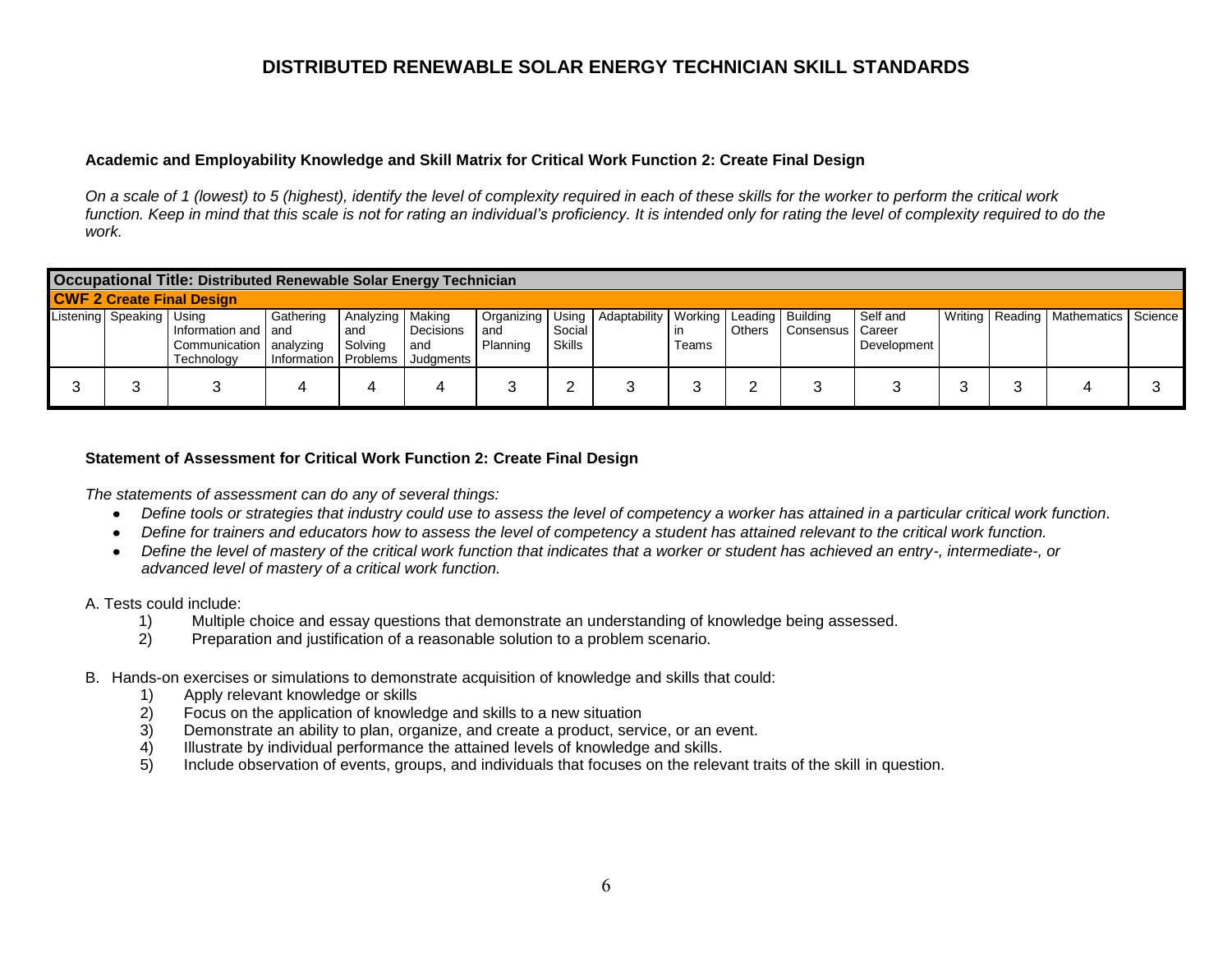|                                | Occupational Title: Distributed Renewable Solar Energy Technician                                                       |                                                      |                                                        |  |  |  |  |  |  |  |  |
|--------------------------------|-------------------------------------------------------------------------------------------------------------------------|------------------------------------------------------|--------------------------------------------------------|--|--|--|--|--|--|--|--|
| <b>Critical Work Function</b>  |                                                                                                                         |                                                      | <b>Occupational Skills, Knowledge &amp; Conditions</b> |  |  |  |  |  |  |  |  |
| <b>3. Coordinate Resources</b> |                                                                                                                         |                                                      |                                                        |  |  |  |  |  |  |  |  |
| Key                            | <b>Performance Criteria</b>                                                                                             | <b>Occupational Skills &amp; Knowledge</b>           | <b>Conditions</b>                                      |  |  |  |  |  |  |  |  |
| <b>Activity</b>                | How do we know when the key activity is performed well or<br>performed successfully?                                    |                                                      |                                                        |  |  |  |  |  |  |  |  |
| 3.1 Procure                    | 3.1.1 Materials are sourced from approved vendors                                                                       | Electrical systems (AC/DC)<br>Mechanical systems     | Laptop computer                                        |  |  |  |  |  |  |  |  |
| components                     | 3.1.2 Inventory checklist reflects parts list generated for<br>final design                                             | Plumbing systems<br><b>Blueprints and schematics</b> |                                                        |  |  |  |  |  |  |  |  |
|                                | 3.1.3 Purchase orders are complete per company policy<br>and accurately reflect inventory checklist                     | Wiring diagrams                                      |                                                        |  |  |  |  |  |  |  |  |
|                                | 3.1.4 Shipping dates are documented per company<br>requirements                                                         |                                                      |                                                        |  |  |  |  |  |  |  |  |
|                                | 3.1.5 Order confirmation is received and reported as<br>required                                                        |                                                      |                                                        |  |  |  |  |  |  |  |  |
|                                | 3.1.6 Expenditures are documented per company<br>requirements and are within budget                                     |                                                      |                                                        |  |  |  |  |  |  |  |  |
| 3.2 Apply for                  | 3.2.1 Documentation of permission from jurisdiction                                                                     | Electrical systems (AC/DC)                           | Laptop computer                                        |  |  |  |  |  |  |  |  |
| necessary permits              | having authority (JHA) to perform intended duties is<br>produced                                                        | <b>Blueprints and schematics</b><br>Wiring diagrams  | Blueprints, schematics, wiring<br>diagrams             |  |  |  |  |  |  |  |  |
|                                | 3.2.2 Interconnection application is completed per utility<br>requirements                                              |                                                      | National Electric Code handbook                        |  |  |  |  |  |  |  |  |
|                                | 3.2.3 Release from local building inspector is complete<br>per building authority requirements                          |                                                      |                                                        |  |  |  |  |  |  |  |  |
| 3.3 Schedule<br>resources      | 3.3.1 Equipment sourced through lease/rental is<br>delivered to site as needed                                          | <b>Blueprints and schematics</b>                     | Laptop computer                                        |  |  |  |  |  |  |  |  |
|                                | 3.3.2 Appropriate job staffing levels are defined with<br>regard to head count, specialty skills, and payroll<br>budget |                                                      |                                                        |  |  |  |  |  |  |  |  |
|                                | 3.3.3 Appropriate subcontractors are engaged per<br>company policy                                                      |                                                      |                                                        |  |  |  |  |  |  |  |  |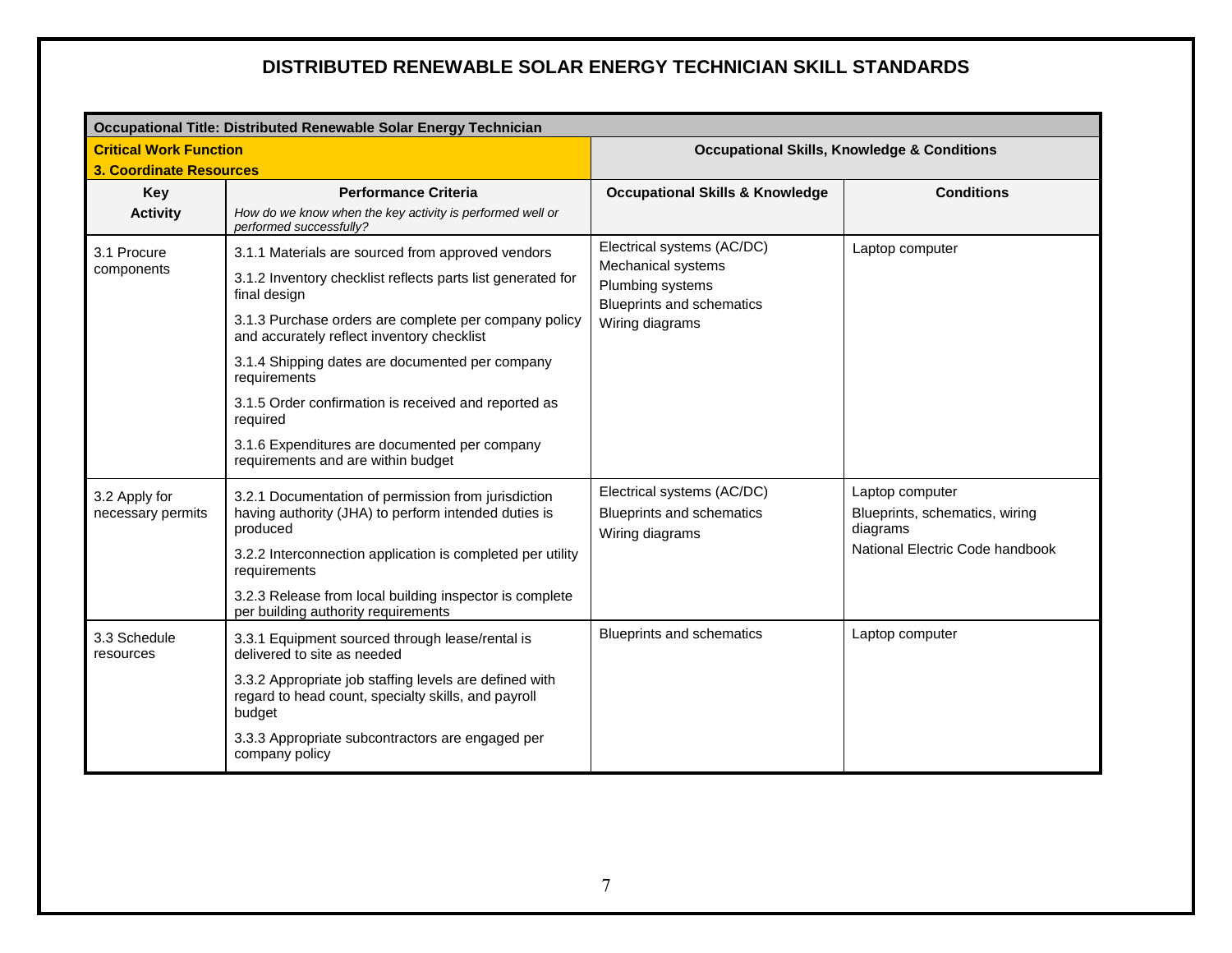|                               | Occupational Title: Distributed Renewable Solar Energy Technician                                                                                            |                                                        |                                               |  |  |  |  |  |  |
|-------------------------------|--------------------------------------------------------------------------------------------------------------------------------------------------------------|--------------------------------------------------------|-----------------------------------------------|--|--|--|--|--|--|
| <b>Critical Work Function</b> |                                                                                                                                                              | <b>Occupational Skills, Knowledge &amp; Conditions</b> |                                               |  |  |  |  |  |  |
| 3. Coordinate Resources       |                                                                                                                                                              |                                                        |                                               |  |  |  |  |  |  |
| Key                           | <b>Performance Criteria</b>                                                                                                                                  | <b>Occupational Skills &amp; Knowledge</b>             | <b>Conditions</b>                             |  |  |  |  |  |  |
| <b>Activity</b>               | How do we know when the key activity is performed well or<br>performed successfully?                                                                         |                                                        |                                               |  |  |  |  |  |  |
| 3.4 Stage materials           | 3.4.1 Tools and supplies being staged are appropriate<br>to the project and reflect the inventory checklist and the<br>parts list generated for final design | <b>Blueprints and schematics</b>                       | Safety equipment (personal and job<br>safety) |  |  |  |  |  |  |
|                               | 3.4.2 All necessary materials are available at start of job                                                                                                  |                                                        |                                               |  |  |  |  |  |  |
|                               | 3.4.3 Materials are loaded/stored in first in/last out order<br>as defined by company procedures to ensure efficient<br>access                               |                                                        |                                               |  |  |  |  |  |  |
|                               | 3.4.4 Proper safety precautions for conducting repairs<br>and rigging procedures (as necessary) are<br>demonstrated                                          |                                                        |                                               |  |  |  |  |  |  |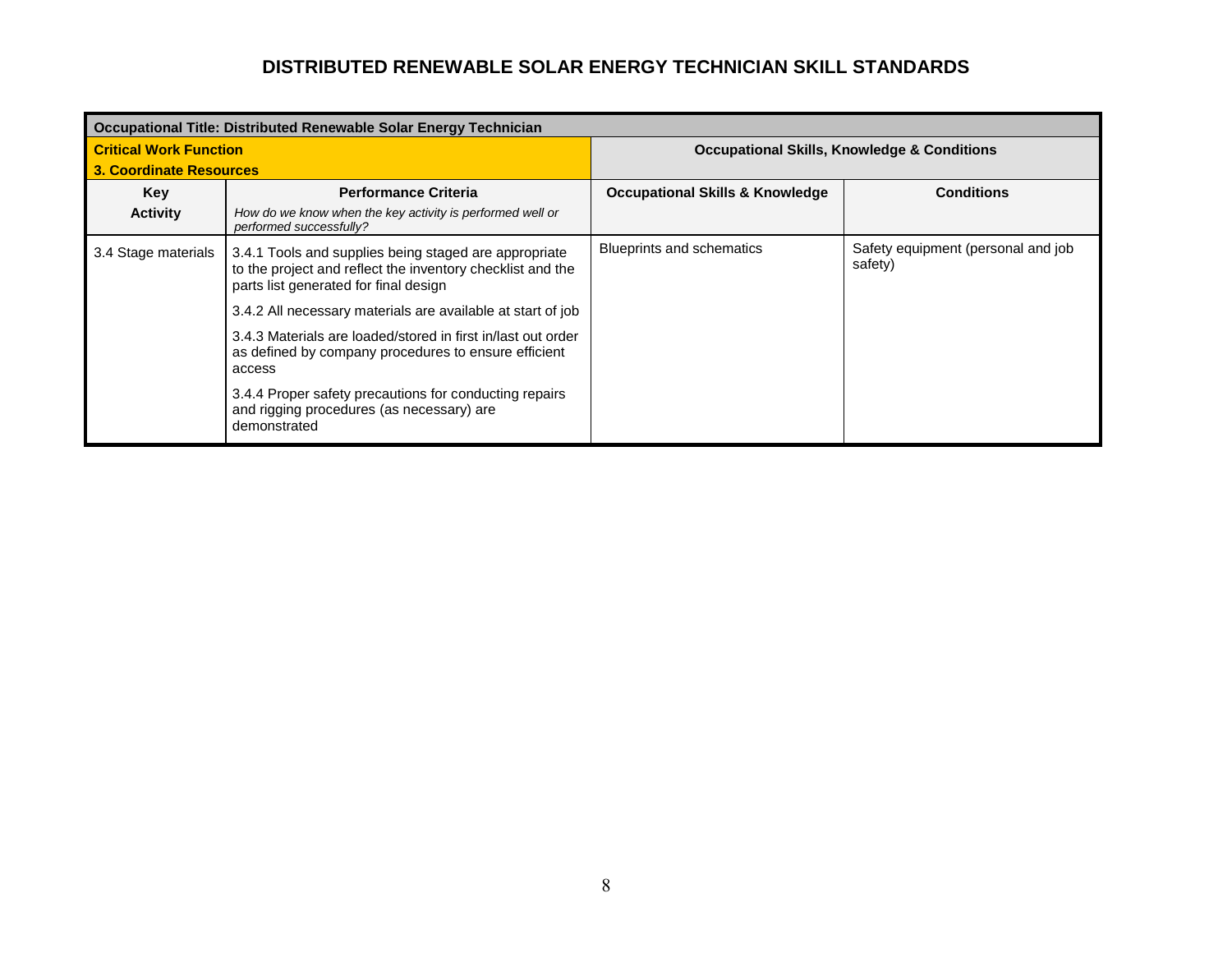#### **Academic and Employability Knowledge and Skill Matrix for Critical Work Function 3: Coordinate Resources**

*On a scale of 1 (lowest) to 5 (highest), identify the level of complexity required in each of these skills for the worker to perform the critical work*  function. Keep in mind that this scale is not for rating an individual's proficiency. It is intended only for rating the level of complexity required to do the *work.* 

| Occupational Title: Distributed Renewable Solar Energy Technician |                                                                  |                                     |                                      |                               |                 |                  |                                                                  |       |               |                    |                         |  |                                           |  |
|-------------------------------------------------------------------|------------------------------------------------------------------|-------------------------------------|--------------------------------------|-------------------------------|-----------------|------------------|------------------------------------------------------------------|-------|---------------|--------------------|-------------------------|--|-------------------------------------------|--|
| <b>CWF 3. Coordinate Resources</b>                                |                                                                  |                                     |                                      |                               |                 |                  |                                                                  |       |               |                    |                         |  |                                           |  |
| Listening Speaking   Using                                        | Information and I and<br>Communication   analyzing<br>Technology | Gathering<br>Information   Problems | Analyzing   Making<br>and<br>Solving | Decisions<br>and<br>Judgments | and<br>Planning | Social<br>Skills | Organizing   Using   Adaptability   Working   Leading   Building | Teams | <b>Others</b> | Consensus   Career | Self and<br>Development |  | Writing   Reading   Mathematics   Science |  |
|                                                                   |                                                                  |                                     |                                      |                               |                 | ٮ                |                                                                  |       |               |                    |                         |  |                                           |  |

#### **Statement of Assessment for Critical Work Function 3: Coordinate Resources**

*The statements of assessment can do any of several things:* 

- *Define tools or strategies that industry could use to assess the level of competency a worker has attained in a particular critical work function.*
- *Define for trainers and educators how to assess the level of competency a student has attained relevant to the critical work function.*
- *Define the level of mastery of the critical work function that indicates that a worker or student has achieved an entry-, intermediate-, or advanced level of mastery of a critical work function.*

- 1) Multiple choice and essay questions that demonstrate an understanding of knowledge being assessed.
- 2) Preparation and justification of a reasonable solution to a problem scenario.
- B. Hands-on exercises or simulations to demonstrate acquisition of knowledge and skills that could:
	- 1) Apply relevant knowledge or skills
	- 2) Focus on the application of knowledge and skills to a new situation
	- 3) Demonstrate an ability to plan, organize, and create a product, service, or an event.
	- 4) Illustrate by individual performance the attained levels of knowledge and skills.
	- 5) Include observation of events, groups, and individuals that focuses on the relevant traits of the skill in question.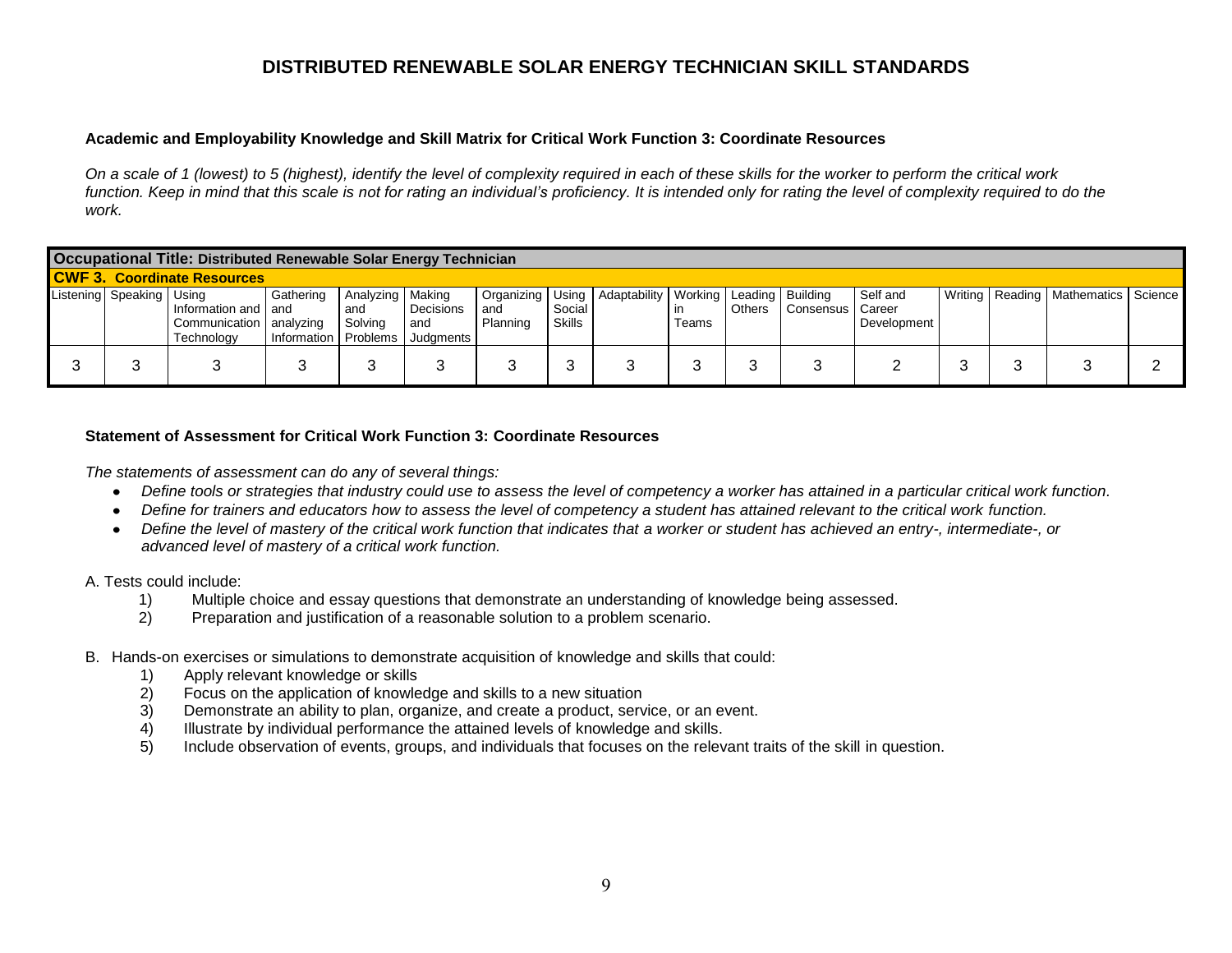|                               | Occupational Title: Distributed Renewable Solar Energy Technician                                          |                                                        |                                               |
|-------------------------------|------------------------------------------------------------------------------------------------------------|--------------------------------------------------------|-----------------------------------------------|
| <b>Critical Work Function</b> |                                                                                                            | <b>Occupational Skills, Knowledge &amp; Conditions</b> |                                               |
| 4. Install System             |                                                                                                            |                                                        |                                               |
| Key                           | <b>Performance Criteria</b>                                                                                | <b>Occupational Skills &amp; Knowledge</b>             | <b>Conditions</b>                             |
| <b>Activity</b>               | How do we know when the key activity is performed well or<br>performed successfully?                       |                                                        |                                               |
| 4.1 Follow safety             | 4.1.1 Site is clean and clear of debris and hazards                                                        | Electrical systems (AC/DC)<br>Mechanical systems       | Safety equipment (personal and job<br>safety) |
| procedures                    | 4.1.2 All OSHA and/or verbal safety procedures are<br>followed                                             | Plumbing systems                                       | Equipment mfr. manuals                        |
|                               | 4.1.3 Site safety information is communicated and<br>posted, as required by company policy                 |                                                        |                                               |
|                               | 4.1.4 Safety equipment is implemented properly                                                             |                                                        |                                               |
|                               | 4.1.5 Site safety inspections are conducted, as<br>required by company safety program (frequency,<br>etc.) |                                                        |                                               |
|                               | 4.1.6 Unsafe conditions are reported, remedied, and<br>documented                                          |                                                        |                                               |
|                               | 4.1.7 Incidents and accidents are reported and<br>documented, as required by company policy                |                                                        |                                               |
|                               | 4.1.8 Responses to emergencies comply with safety<br>practices and company safety program                  |                                                        |                                               |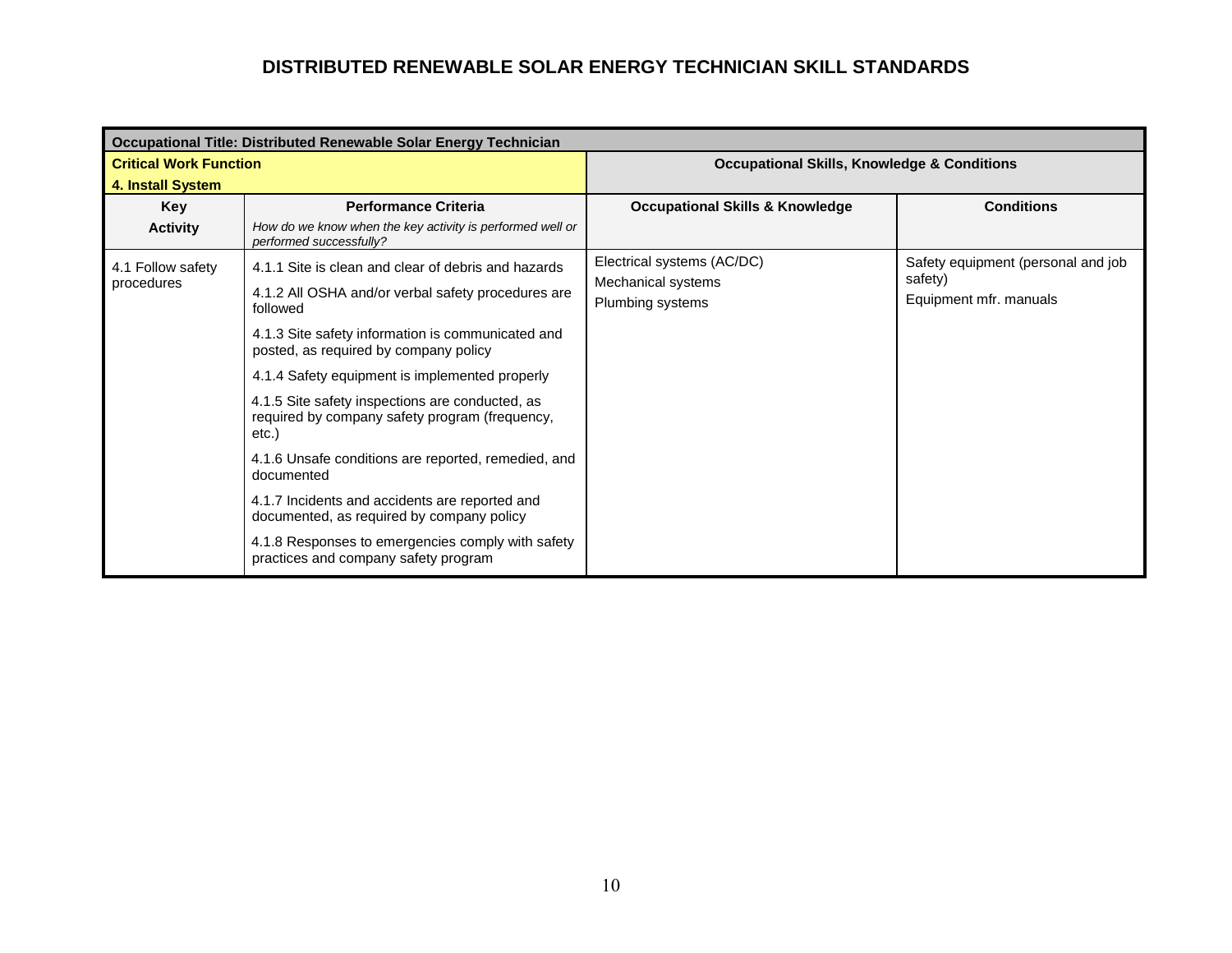|                                                    | Occupational Title: Distributed Renewable Solar Energy Technician                                                                                                                                                                                                                                                                                                                                                                                                                       |                                                                                                                          |                                                                                                                                                                                                                                                                                                                                                                                           |
|----------------------------------------------------|-----------------------------------------------------------------------------------------------------------------------------------------------------------------------------------------------------------------------------------------------------------------------------------------------------------------------------------------------------------------------------------------------------------------------------------------------------------------------------------------|--------------------------------------------------------------------------------------------------------------------------|-------------------------------------------------------------------------------------------------------------------------------------------------------------------------------------------------------------------------------------------------------------------------------------------------------------------------------------------------------------------------------------------|
| <b>Critical Work Function</b><br>4. Install System |                                                                                                                                                                                                                                                                                                                                                                                                                                                                                         | <b>Occupational Skills, Knowledge &amp; Conditions</b>                                                                   |                                                                                                                                                                                                                                                                                                                                                                                           |
| <b>Key</b><br><b>Activity</b>                      | <b>Performance Criteria</b><br>How do we know when the key activity is performed well or<br>performed successfully?                                                                                                                                                                                                                                                                                                                                                                     | <b>Occupational Skills &amp; Knowledge</b>                                                                               | <b>Conditions</b>                                                                                                                                                                                                                                                                                                                                                                         |
| 4.2 Install structural<br>components               | 4.2.1 Structural components are installed per<br>manufacturer specifications and per design<br>specifications<br>4.2.2 Deviations from final design are recorded per<br>company policy<br>4.2.3 Visual check indicates structural components<br>installed accurately<br>4.2.4 Devices, clamps, screws, etc. are torqued<br>according to manufacturer instructions                                                                                                                       | Electrical systems (AC/DC)<br>Mechanical systems<br><b>Blueprints and schematics</b><br>Wiring diagrams                  | Hand tools<br>Power tools<br>Safety equipment (personal and job<br>safety)<br>Grounding equipment<br><b>Electrical supplies</b><br>Rigging equipment<br>Hoisting equipment<br>Work vehicles (including forklift, etc)<br>Materials handling vehicles<br>Blueprints, schematics, wiring<br>diagrams<br>Equipment mfr. Manuals<br>Glues, adhesives, sealants,<br>fasteners<br>Torque wrench |
| 4.3 Install plumbing<br>components                 | 4.3.1 Components are installed per SRCC-OG300<br>and national plumbing code<br>4.3.2 Visual check indicates plumbing components<br>installed accurately and in a neat and aesthetically<br>pleasing manner<br>4.3.3 Pressure check indicates system holds steady<br>pressure over time<br>4.3.4 Deviations from final design are recorded per<br>company policy<br>4.3.5 System interconnection points are installed<br>under the supervision or sign-off of a licensed<br>professional | Plumbing systems<br>Pumps and pump theory<br>Soldering techniques<br><b>Blueprints and schematics</b><br>Wiring diagrams | Hand tools<br>Power tools<br>Safety equipment (personal and job<br>safety)<br>Plumbing and pipefitting materials<br>Rigging equipment<br>Hoisting equipment<br>Work vehicles (including forklift, etc)<br>Material handling vehicles<br>Blueprints, schematics, wiring<br>diagrams<br>Equipment mfr. manuals<br>Cleaning equipment<br>Glues, adhesives, sealants,<br>fasteners            |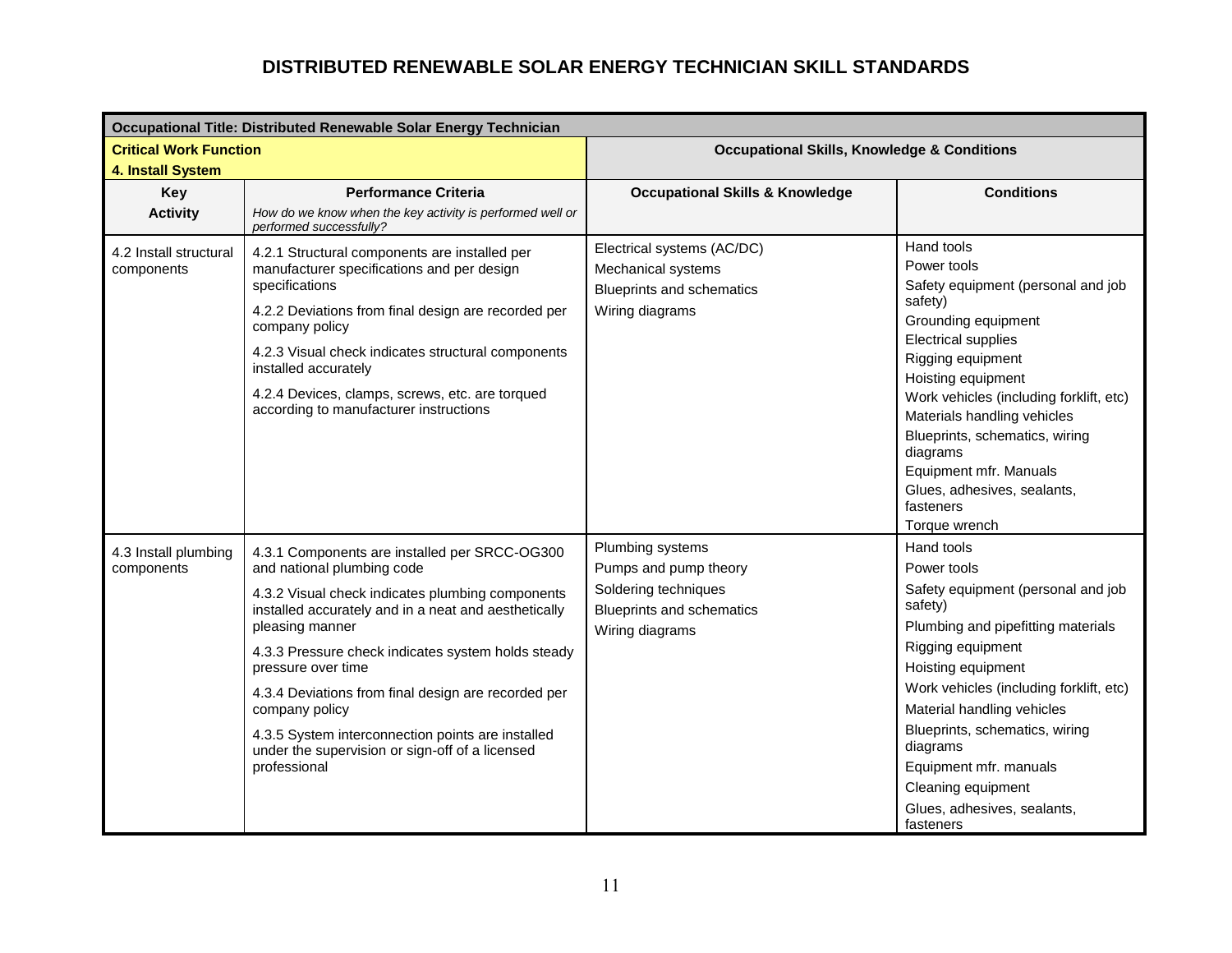|                               | Occupational Title: Distributed Renewable Solar Energy Technician                                                    |                                                        |                                         |  |  |  |  |  |  |  |
|-------------------------------|----------------------------------------------------------------------------------------------------------------------|--------------------------------------------------------|-----------------------------------------|--|--|--|--|--|--|--|
| <b>Critical Work Function</b> |                                                                                                                      | <b>Occupational Skills, Knowledge &amp; Conditions</b> |                                         |  |  |  |  |  |  |  |
| 4. Install System             |                                                                                                                      |                                                        |                                         |  |  |  |  |  |  |  |
| Key                           | <b>Performance Criteria</b>                                                                                          | <b>Occupational Skills &amp; Knowledge</b>             | <b>Conditions</b>                       |  |  |  |  |  |  |  |
| <b>Activity</b>               | How do we know when the key activity is performed well or<br>performed successfully?                                 |                                                        |                                         |  |  |  |  |  |  |  |
| 4.4 Install electrical        | 4.4.1 Electrical components are installed per                                                                        | Electrical systems (AC/DC)                             | Hand tools                              |  |  |  |  |  |  |  |
| components                    | manufacturer specifications and per design                                                                           | Motor control circuits                                 | Power tools                             |  |  |  |  |  |  |  |
|                               | specifications and per National Electric Code                                                                        | Energy sources                                         | Safety equipment (personal and job      |  |  |  |  |  |  |  |
|                               | 4.4.2 System voltage and amperage meet the                                                                           | Blueprints and schematics                              | safety)                                 |  |  |  |  |  |  |  |
|                               | specifications defined in the system final design                                                                    | Wiring diagrams                                        | Grounding equipment                     |  |  |  |  |  |  |  |
|                               | 4.4.3 System meets expected power output                                                                             |                                                        | Voltage/power test equipment            |  |  |  |  |  |  |  |
|                               | (wattage)                                                                                                            |                                                        | Electrical/electronic test equipment    |  |  |  |  |  |  |  |
|                               | 4.4.4 Installation meets national electric code                                                                      |                                                        | <b>Electrical supplies</b>              |  |  |  |  |  |  |  |
|                               | (Article 690) requirements                                                                                           |                                                        | Rigging equipment                       |  |  |  |  |  |  |  |
|                               | 4.4.5 Visual check indicates electrical components                                                                   |                                                        | Hoisting equipment                      |  |  |  |  |  |  |  |
|                               | are installed accurately and in a neat and<br>aesthetically pleasing manner                                          |                                                        | Work vehicles (including forklift, etc) |  |  |  |  |  |  |  |
|                               |                                                                                                                      |                                                        | Blueprints, schematics, wiring          |  |  |  |  |  |  |  |
|                               | 4.4.6 Deviations from final design are recorded per                                                                  |                                                        | diagrams                                |  |  |  |  |  |  |  |
|                               | company policy                                                                                                       |                                                        | Equipment mfr. manuals                  |  |  |  |  |  |  |  |
|                               | 4.4.7 System interconnection points are installed<br>under the supervision or sign-off of a licensed<br>professional |                                                        |                                         |  |  |  |  |  |  |  |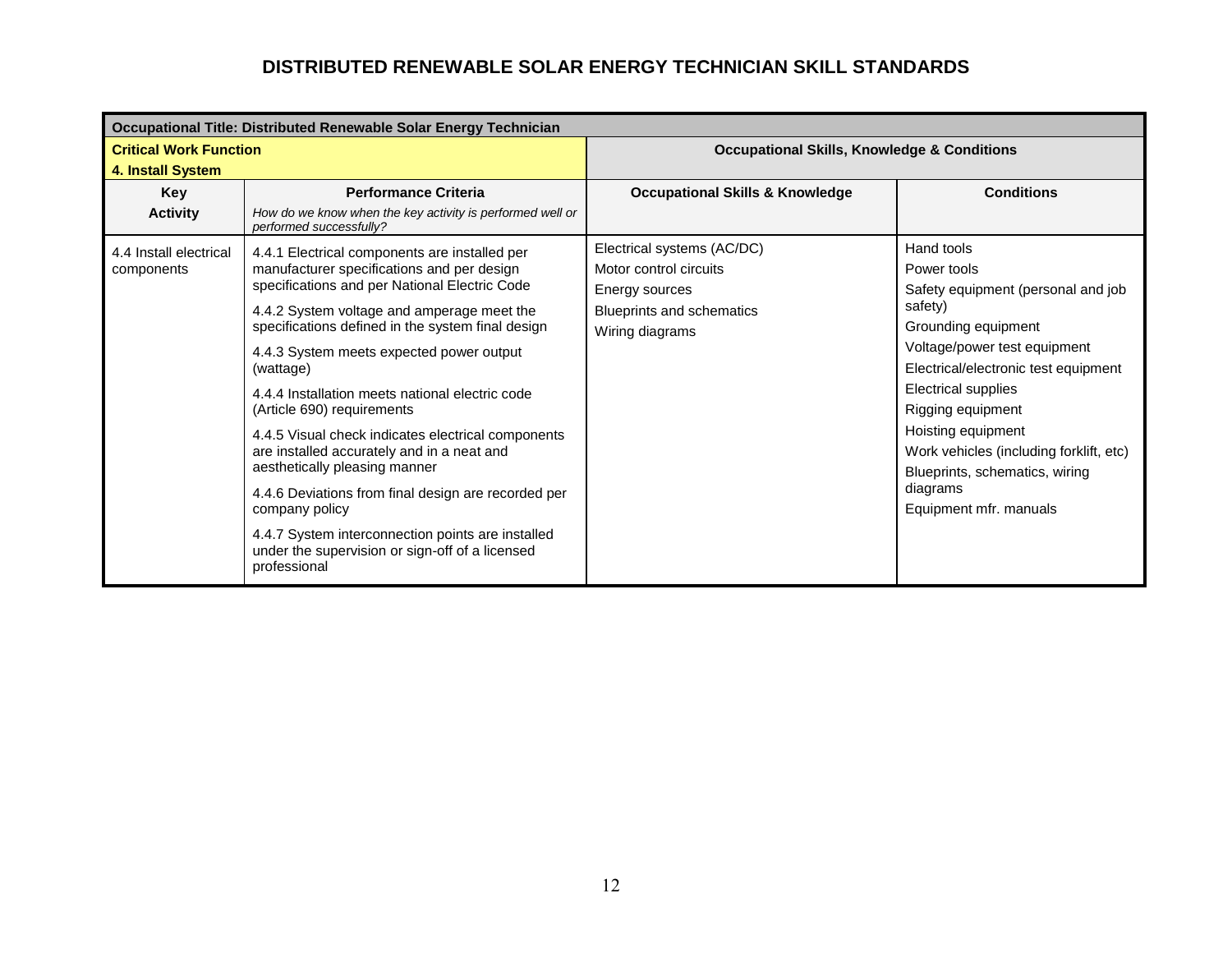|                               | Occupational Title: Distributed Renewable Solar Energy Technician                     |                                                        |                                      |  |  |  |  |
|-------------------------------|---------------------------------------------------------------------------------------|--------------------------------------------------------|--------------------------------------|--|--|--|--|
| <b>Critical Work Function</b> |                                                                                       | <b>Occupational Skills, Knowledge &amp; Conditions</b> |                                      |  |  |  |  |
| 4. Install System             |                                                                                       |                                                        |                                      |  |  |  |  |
| Key                           | <b>Performance Criteria</b>                                                           | <b>Occupational Skills &amp; Knowledge</b>             | <b>Conditions</b>                    |  |  |  |  |
| <b>Activity</b>               | How do we know when the key activity is performed well or<br>performed successfully?  |                                                        |                                      |  |  |  |  |
| 4.5 Commission                | 4.5.1 Damage to or incorrect placement of                                             | Electrical systems (AC/DC)                             | Voltage/power test equipment         |  |  |  |  |
| system                        | equipment is reported and repaired or corrected                                       | Mechanical systems                                     | Electrical/electronic test equipment |  |  |  |  |
|                               | 4.5.2 System operates to manufacturer performance                                     | Plumbing systems                                       | Blueprints, schematics, wiring       |  |  |  |  |
|                               | specifications for temperature                                                        | Energy sources                                         | diagrams                             |  |  |  |  |
|                               | 4.5.3 System sensors are accurate to manufacturer                                     | Blueprints and schematics                              | Equipment mfr. manuals               |  |  |  |  |
|                               | specification                                                                         | Wiring diagrams                                        |                                      |  |  |  |  |
|                               | 4.5.4 System is mechanically sound, tightened down<br>with no loose ends              |                                                        |                                      |  |  |  |  |
|                               | 4.5.5 System meets expected power output and no<br>inverter error codes are indicated |                                                        |                                      |  |  |  |  |
|                               | 4.5.6 System meets all requirements for authority<br>having jurisdiction (AHJ)        |                                                        |                                      |  |  |  |  |
|                               | 4.5.7 Inspector signs off on green tag                                                |                                                        |                                      |  |  |  |  |
|                               | 4.5.8 Customer acceptance of system is<br>documented per company policy               |                                                        |                                      |  |  |  |  |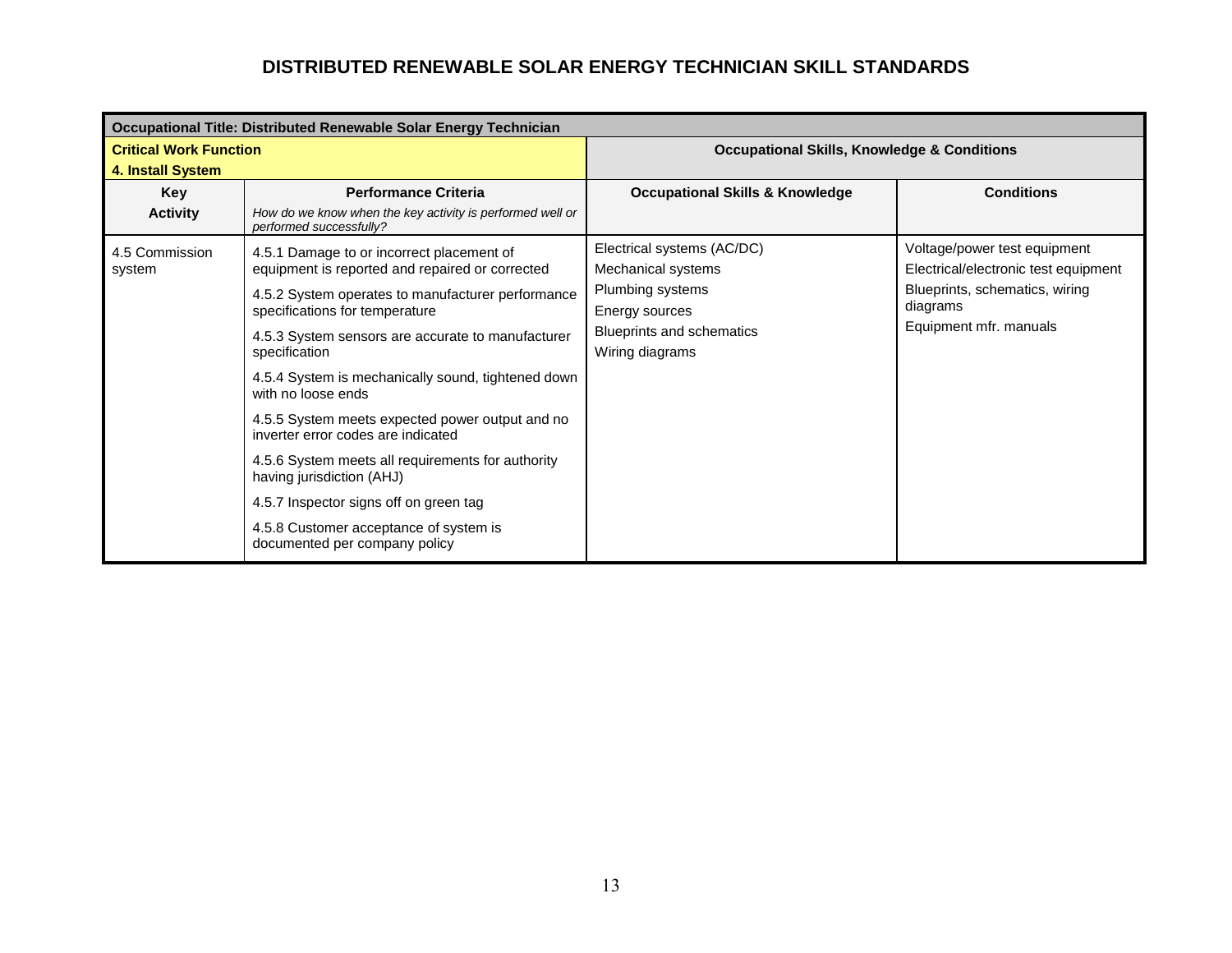#### **Academic and Employability Knowledge and Skill Matrix for Critical Work Function 4: Install System**

*On a scale of 1 (lowest) to 5 (highest), identify the level of complexity required in each of these skills for the worker to perform the critical work*  function. Keep in mind that this scale is not for rating an individual's proficiency. It is intended only for rating the level of complexity required to do the *work.* 

| Occupational Title: Distributed Renewable Solar Energy Technician |                            |                                                                  |                                   |                                      |                               |                 |                  |                                                                  |             |               |                    |                         |          |                                           |  |
|-------------------------------------------------------------------|----------------------------|------------------------------------------------------------------|-----------------------------------|--------------------------------------|-------------------------------|-----------------|------------------|------------------------------------------------------------------|-------------|---------------|--------------------|-------------------------|----------|-------------------------------------------|--|
| <b>CWF 4. Install System</b>                                      |                            |                                                                  |                                   |                                      |                               |                 |                  |                                                                  |             |               |                    |                         |          |                                           |  |
|                                                                   | Listening Speaking   Using | Information and   and<br>Communication   analyzing<br>Technology | Gathering<br>Information Problems | Analyzing   Making<br>and<br>Solving | Decisions<br>and<br>Judgments | and<br>Planning | Social<br>Skills | Organizing   Using   Adaptability   Working   Leading   Building | ın<br>Teams | <b>Others</b> | Consensus   Career | Self and<br>Development |          | Writing   Reading   Mathematics   Science |  |
|                                                                   |                            |                                                                  |                                   |                                      |                               |                 | ັບ               |                                                                  |             |               |                    |                         | <u>.</u> |                                           |  |

#### **Statement of Assessment for Critical Work Function 4: Install System**

*The statements of assessment can do any of several things:* 

- *Define tools or strategies that industry could use to assess the level of competency a worker has attained in a particular critical work function.*
- *Define for trainers and educators how to assess the level of competency a student has attained relevant to the critical work function.*
- *Define the level of mastery of the critical work function that indicates that a worker or student has achieved an entry-, intermediate-, or advanced level of mastery of a critical work function.*

- 1) Multiple choice and essay questions that demonstrate an understanding of knowledge being assessed.
- 2) Preparation and justification of a reasonable solution to a problem scenario.
- B. Hands-on exercises or simulations to demonstrate acquisition of knowledge and skills that could:
	- 1) Apply relevant knowledge or skills
	- 2) Focus on the application of knowledge and skills to a new situation
	- 3) Demonstrate an ability to plan, organize, and create a product, service, or an event.
	- 4) Illustrate by individual performance the attained levels of knowledge and skills.
	- 5) Include observation of events, groups, and individuals that focuses on the relevant traits of the skill in question.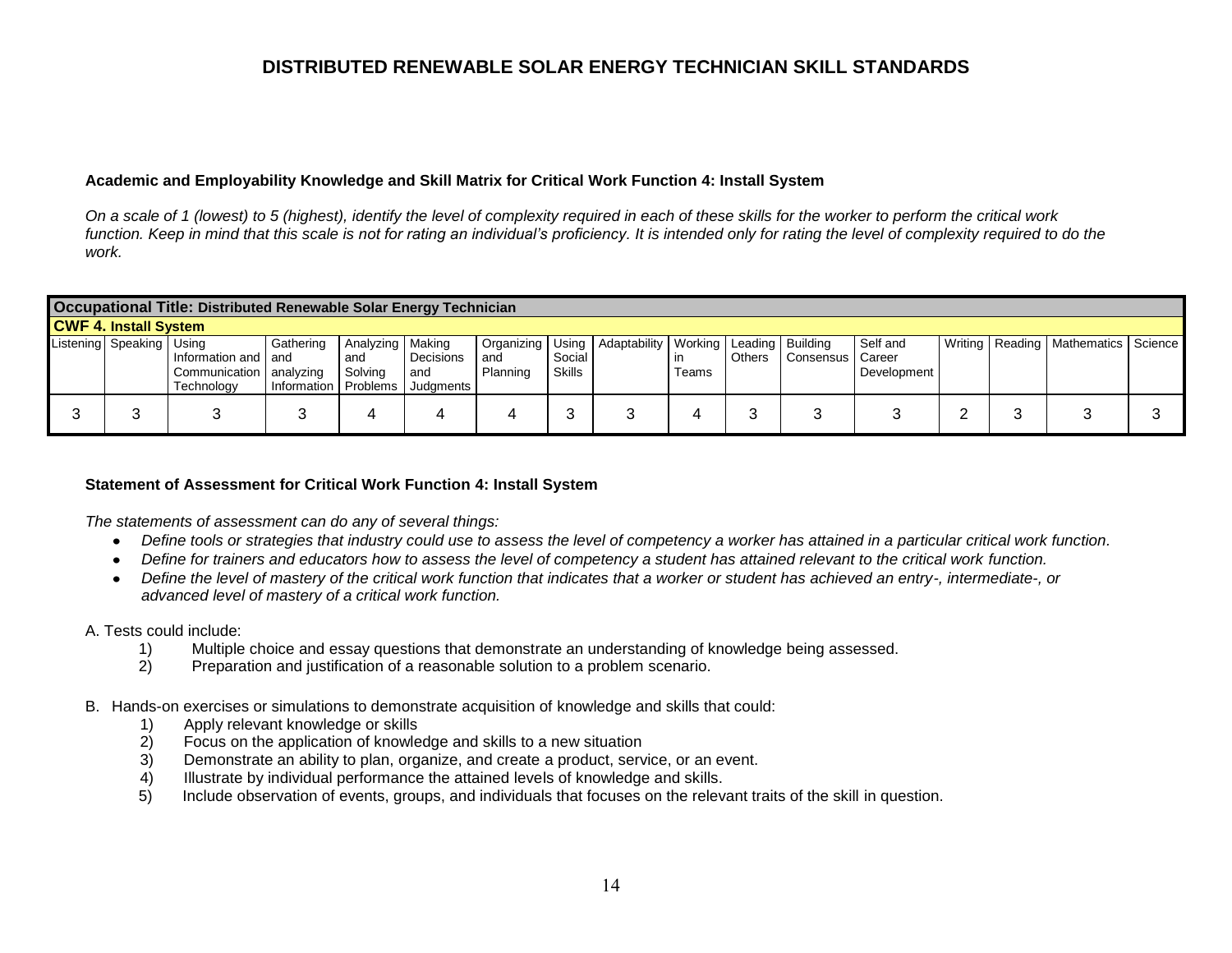|                               | Occupational Title: Distributed Renewable Solar Energy Technician                                       |                                                        |                                         |  |  |  |  |  |  |
|-------------------------------|---------------------------------------------------------------------------------------------------------|--------------------------------------------------------|-----------------------------------------|--|--|--|--|--|--|
| <b>Critical Work Function</b> |                                                                                                         | <b>Occupational Skills, Knowledge &amp; Conditions</b> |                                         |  |  |  |  |  |  |
| 5. Maintain System            |                                                                                                         |                                                        |                                         |  |  |  |  |  |  |
| Key                           | <b>Performance Criteria</b>                                                                             | <b>Occupational Skills &amp; Knowledge</b>             | <b>Conditions</b>                       |  |  |  |  |  |  |
| <b>Activity</b>               | How do we know when the key activity is performed<br>well or performed successfully?                    |                                                        |                                         |  |  |  |  |  |  |
| 5.1 Monitor system            | 5.1.1 System performance continues to meet                                                              | Electrical systems (AC/DC)                             | Laptop computer                         |  |  |  |  |  |  |
| performance                   | production expectations as defined in system                                                            | Plumbing systems                                       | Voltage/power test equipment            |  |  |  |  |  |  |
|                               | design                                                                                                  | Pumps and pump theory                                  | Electrical/electronic test equipment    |  |  |  |  |  |  |
|                               | 5.1.2 System performance logged and                                                                     | Motor control circuits                                 | Monitoring devices                      |  |  |  |  |  |  |
|                               | documented per company procedure                                                                        | Energy sources                                         | Equipment mfr. manuals                  |  |  |  |  |  |  |
|                               |                                                                                                         | <b>Blueprints and schematics</b>                       |                                         |  |  |  |  |  |  |
|                               |                                                                                                         | Wiring diagrams                                        |                                         |  |  |  |  |  |  |
| 5.2 Respond to                | 5.2.1 Service calls are processed and                                                                   | Electrical systems (AC/DC)                             | Laptop computer                         |  |  |  |  |  |  |
| customer calls                | documented, as required by company policy                                                               | Mechanical systems                                     | Blueprints, schematics, wiring diagrams |  |  |  |  |  |  |
|                               | 5.2.2 Call response time matches priority of                                                            | Plumbing systems                                       | Equipment mfr. manuals                  |  |  |  |  |  |  |
|                               | service need                                                                                            | <b>Blueprints and schematics</b>                       |                                         |  |  |  |  |  |  |
|                               | 5.2.3 Customer satisfaction ratings indicate that<br>responsiveness levels meet service<br>expectations | Wiring diagrams                                        |                                         |  |  |  |  |  |  |
|                               | 5.2.4 Repairs are resolved per manufacturer<br>specification                                            |                                                        |                                         |  |  |  |  |  |  |
| 5.3 Perform                   | 5.3.1 Maintenance checklist is complete and                                                             | Electrical systems (AC/DC)                             | Hand tools                              |  |  |  |  |  |  |
| scheduled                     | current                                                                                                 | Mechanical systems                                     | Laptop computer                         |  |  |  |  |  |  |
| maintenance                   | 5.3.2 Maintenance record meets timeliness and                                                           | Plumbing systems                                       | Safety equipment (personal and job      |  |  |  |  |  |  |
|                               | frequency schedule, as required by                                                                      | Pumps and pump theory                                  | safety)                                 |  |  |  |  |  |  |
|                               | manufacturer specification                                                                              | Motor control circuits                                 | Voltage/power test equipment            |  |  |  |  |  |  |
|                               | 5.3.3 Customer satisfaction ratings indicate                                                            | Energy sources                                         | Electrical/electronic test equipment    |  |  |  |  |  |  |
|                               | that system reliability meets service                                                                   | <b>Blueprints and schematics</b>                       | Blueprints, schematics, wiring diagrams |  |  |  |  |  |  |
|                               | expectations                                                                                            | Wiring diagrams                                        | Equipment mfr. manuals                  |  |  |  |  |  |  |